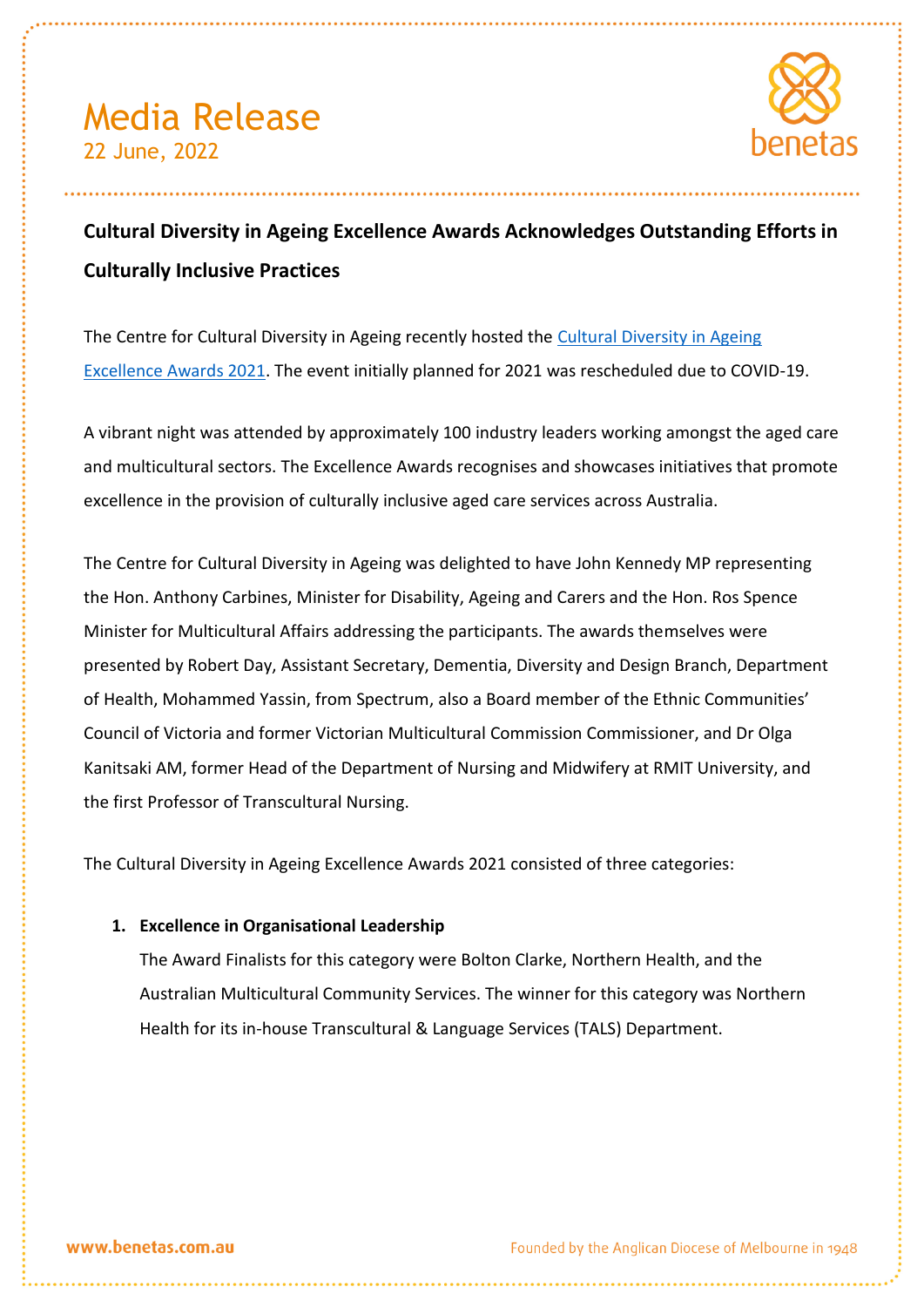

#### **2. Excellence in Service Delivery**

The finalists were Uniting SA – Ethnic Link Services, Australian Multicultural Community Services and Multicultural Aged Care Services Geelong. Multicultural Aged Care Services Geelong (MACS) won the award for an extensive on-site and local program of individual and group activities responsive to the cultural preferences, worship choices and general interests of MACS residents and consumers.

#### **3. Award for Individual Excellence**

Awarded to an individual who demonstrates exceptional commitment and initiative in the delivery of services to older people from culturally and linguistically diverse backgrounds in aged care. The finalists were Soula Athanasia Houndalas, Positive Ageing Project Office for COTA Tas, Professor Bianca Brijnath, and Alexander Abramoff Aged Care Manager at the Russian Ethnic Representative Council.

Professor Bianca Brijnath won the award for her work to improve the quality of life for older culturally and linguistically diverse Australians. Working both nationally and internationally, Bianca has been leading four national projects to increase awareness of dementia prevention, improve interpreter training for cognitive assessment for dementia, increase awareness of timely dementia diagnosis and care in CALD communities and improve dementia care in CALD families.

The Centre for Cultural Diversity in Ageing thanks all the nominees, finalists, winners and the judges Tania Saggers-Clarke, Mary Ann Geronimo, John McCallum, Mohammed Yassin for their outstanding work in promoting a more culturally inclusive aged care system.

A variety of artistic and musical performance of poet John Englezos, the Tarab Ensemble and the Melbourne School of Tarantella contributed to a positive ambience of the night.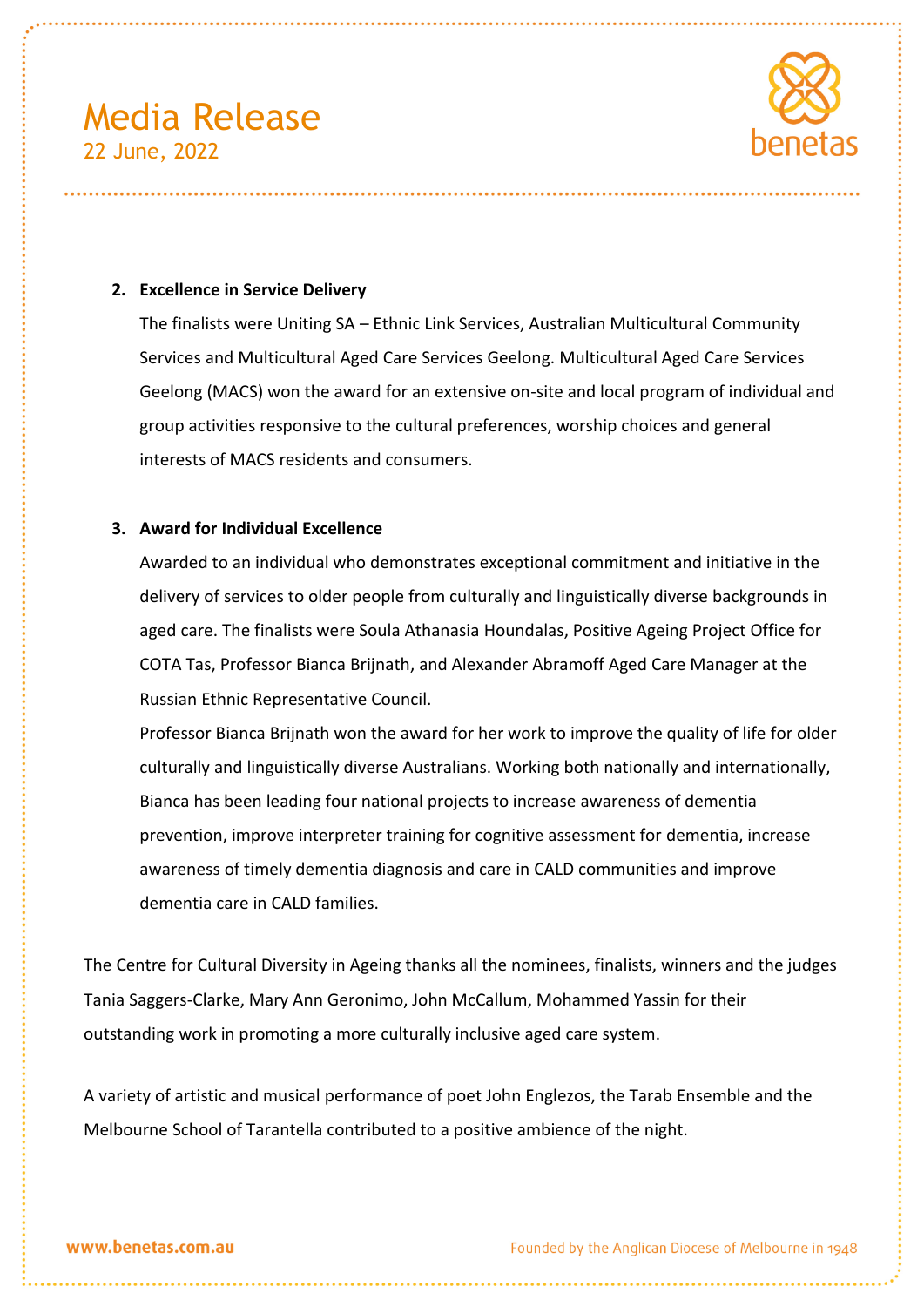

Quote Sandra Hill OAM, CEO, Benetas: 'Congratulations to all the award winners and to Lisa and her team at the Centre for Cultural Diversity in Ageing. Benetas is very proud to be supporting the work of the Centre.'

Quote Lisa Tribuzio, Manager, Centre for Cultural Diversity in Ageing:

'It was a pleasure to share such a positive night with industry leaders who are working every day to support human rights and the needs of seniors from diverse backgrounds. One of the Centre's goals is to promote good practice and stories to inspire and these awards achieved that goal!'

Quote Yue Hu, Director of Transcultural & Language Service and Narrun Wilip-giin Aboriginal Support Unit at Northern Health:

'I was excited to see language service being valued in caring older culturally and linguistically diverse Australians. It is all about respect and dignity when we listen to what older people have to say and make decisions about their own care. Interpreting service provides a voice for everyone to do so regardless of what language they speak.'

Quote Joy Leggo, Chief Executive Officer, Cultura (Diversitat and MACS):

The awards evening was a wonderful, happy evening with like-minded people in attendance who care passionately for our multicultural communities. We were thrilled to win the Excellence in Service Delivery award and will proudly display the plaque for all to see. This award is a testament to our hard working staff and volunteers who have not lost focus about providing the best cultural and linguistic care for our multicultural community. We also acknowledge the work of the Centre for Cultural Diversity in Ageing and the support they give to the aged care community.'